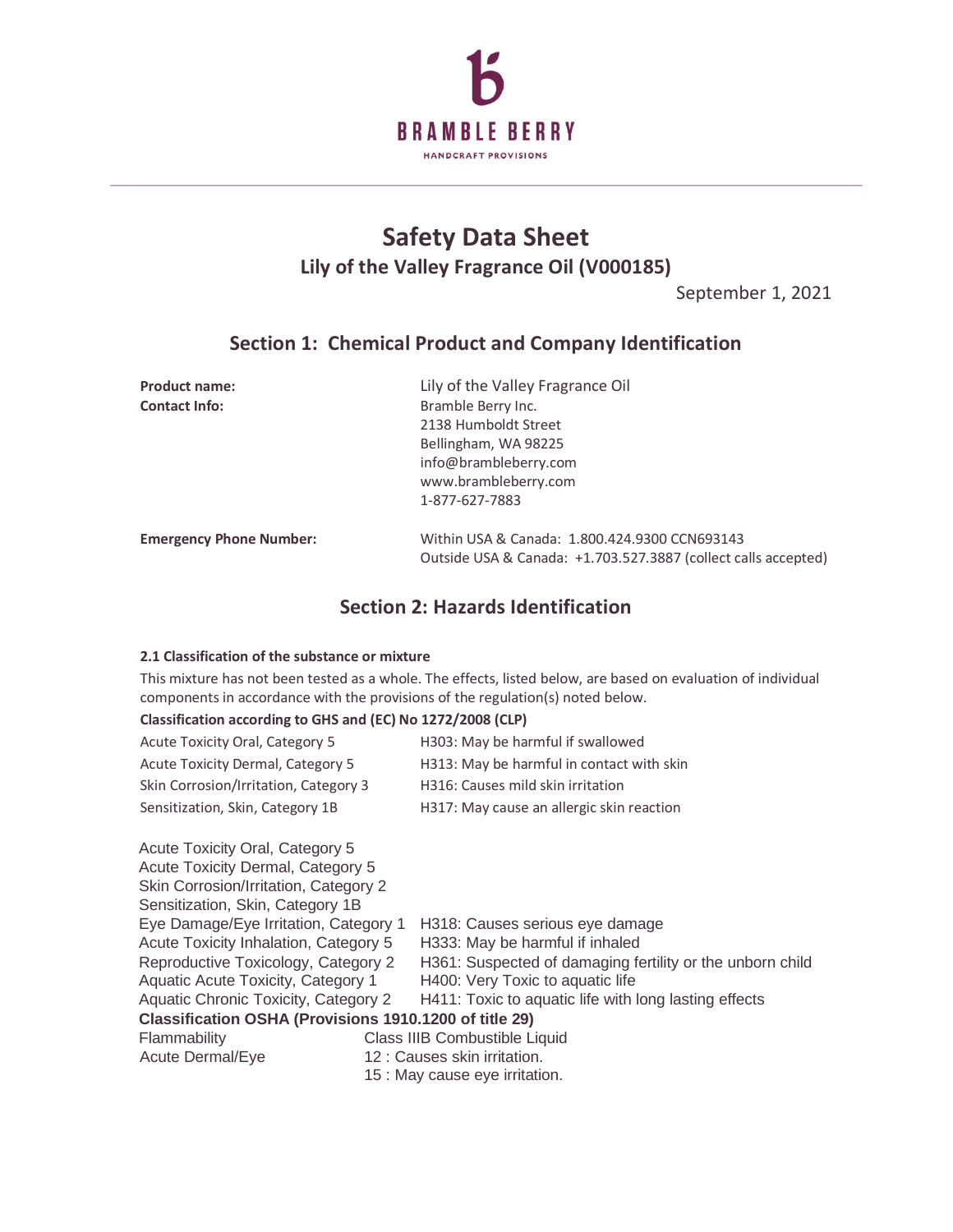

| Acute Inhalation                                                               |                                                                          | 25 : Inhalation at high levels may cause: tremors, labored<br>breathing, hypothermia, lethargy, ataxia.                                                                                                                                                                                                                                                                  |  |  |  |
|--------------------------------------------------------------------------------|--------------------------------------------------------------------------|--------------------------------------------------------------------------------------------------------------------------------------------------------------------------------------------------------------------------------------------------------------------------------------------------------------------------------------------------------------------------|--|--|--|
| <b>Acute Oral</b><br>Reproductive/Developmental<br><b>Target Organ Effects</b> |                                                                          | 3 : May be harmful if swallowed.<br>39 : Causes reproductive/developmental toxicity in animals.<br>Sensitization/Allergic Response 31 : May cause allergic skin reaction.<br>26 : Prolonged or repeated ingestion may cause damage to:<br>kidneys, adrenal glands, liver, stomach, brain, tongue, mucous<br>membranes, musculo-skeletal system, male reproductive system |  |  |  |
|                                                                                |                                                                          | 28 : Prolonged or repeated Dermal Exposure may cause damage<br>to: kidneys, skin, testes                                                                                                                                                                                                                                                                                 |  |  |  |
|                                                                                |                                                                          | Carcinogenicity This mixture does not contain any ingredients identified as carcinogens, at 0.1%<br>or greater.                                                                                                                                                                                                                                                          |  |  |  |
| <b>Hazard statements</b>                                                       |                                                                          |                                                                                                                                                                                                                                                                                                                                                                          |  |  |  |
| H303                                                                           | May be harmful if swallowed                                              |                                                                                                                                                                                                                                                                                                                                                                          |  |  |  |
| H313                                                                           |                                                                          | May be harmful in contact with skin                                                                                                                                                                                                                                                                                                                                      |  |  |  |
| H315                                                                           | Causes skin irritation                                                   |                                                                                                                                                                                                                                                                                                                                                                          |  |  |  |
| H317                                                                           |                                                                          | May cause an allergic skin reaction                                                                                                                                                                                                                                                                                                                                      |  |  |  |
| H318                                                                           | Causes serious eye damage                                                |                                                                                                                                                                                                                                                                                                                                                                          |  |  |  |
| H333                                                                           | May be harmful if inhaled                                                |                                                                                                                                                                                                                                                                                                                                                                          |  |  |  |
| H361                                                                           | Suspected of damaging fertility or the unborn child                      |                                                                                                                                                                                                                                                                                                                                                                          |  |  |  |
| H400                                                                           | Very Toxic to aquatic life                                               |                                                                                                                                                                                                                                                                                                                                                                          |  |  |  |
| Toxic to aquatic life with long lasting effects<br>H411                        |                                                                          |                                                                                                                                                                                                                                                                                                                                                                          |  |  |  |
| <b>Precautionary Statements: Prevention:</b>                                   |                                                                          |                                                                                                                                                                                                                                                                                                                                                                          |  |  |  |
| P201                                                                           |                                                                          | Obtain special instructions before use                                                                                                                                                                                                                                                                                                                                   |  |  |  |
| P <sub>202</sub>                                                               | Do not handle until all safety precautions have been read and understood |                                                                                                                                                                                                                                                                                                                                                                          |  |  |  |
| P <sub>264</sub>                                                               | Wash hands thoroughly after handling                                     |                                                                                                                                                                                                                                                                                                                                                                          |  |  |  |
| P272                                                                           | Contaminated work clothing should not be allowed out of the workplace    |                                                                                                                                                                                                                                                                                                                                                                          |  |  |  |
| P273                                                                           | Avoid release to the environment                                         |                                                                                                                                                                                                                                                                                                                                                                          |  |  |  |
| P281                                                                           | Use personal protective equipment as required                            |                                                                                                                                                                                                                                                                                                                                                                          |  |  |  |
| <b>Response:</b>                                                               |                                                                          |                                                                                                                                                                                                                                                                                                                                                                          |  |  |  |
| P302 + P352                                                                    |                                                                          | IF ON SKIN: Wash with soap and water                                                                                                                                                                                                                                                                                                                                     |  |  |  |
| $P304 + P312$                                                                  | unwell                                                                   | IF INHALED: Call a POISON CENTER or doctor/physician if you feel                                                                                                                                                                                                                                                                                                         |  |  |  |
| P305 + P351 + P338                                                             |                                                                          | IF IN EYES: Rinse cautiously with water for several minutes Remove<br>contact lenses if present and easy to do. Continue rinsing                                                                                                                                                                                                                                         |  |  |  |
| P308 + P313                                                                    |                                                                          | IF exposed or concerned: Get medical advice/attention                                                                                                                                                                                                                                                                                                                    |  |  |  |
| P310                                                                           |                                                                          | Immediately call a POISON CENTER or doctor/physician                                                                                                                                                                                                                                                                                                                     |  |  |  |
| P312                                                                           |                                                                          | Call a POISON CENTER or doctor/physician if you feel unwell                                                                                                                                                                                                                                                                                                              |  |  |  |
| P333 + P313                                                                    |                                                                          | If skin irritation or a rash occurs: Get medical advice/attention                                                                                                                                                                                                                                                                                                        |  |  |  |
| P362                                                                           | Take off contaminated clothing and wash before reuse                     |                                                                                                                                                                                                                                                                                                                                                                          |  |  |  |
| P363                                                                           | Wash contaminated clothing before reuse P391                             |                                                                                                                                                                                                                                                                                                                                                                          |  |  |  |
|                                                                                | <b>Collect Spillage</b>                                                  |                                                                                                                                                                                                                                                                                                                                                                          |  |  |  |

### **Section 3: Composition/Information on Ingredients**

| CAS#     | <b>Ingredient</b>      | EC#       | Conc.<br>Range | <b>GHS</b><br><b>Classification</b> | <b>OSHA</b><br><b>Classification</b> |
|----------|------------------------|-----------|----------------|-------------------------------------|--------------------------------------|
| 120-51-4 | <b>Benzyl Benzoate</b> | 204-402-9 | $30 - 40 \%$   | H302; H313; H400;<br>H411           | 28,3                                 |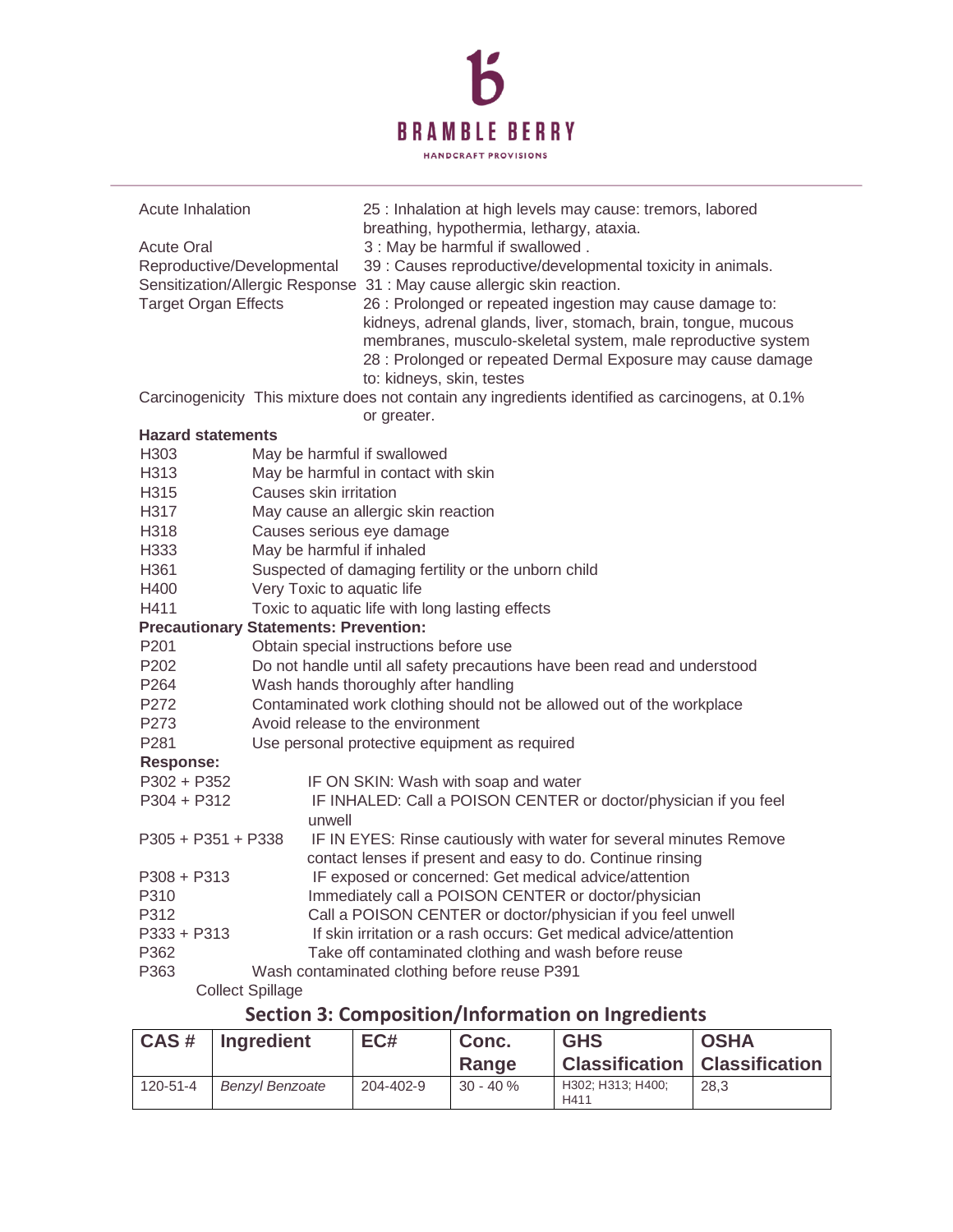

**HANDCRAFT PROVISIONS** 

| 101-86-0       | Hexyl<br>cinnamaldehyde               | 202-983-3 | $20 - 30 \%$ | H303; H316; H317;<br>H400: H411                | 11.15                       |
|----------------|---------------------------------------|-----------|--------------|------------------------------------------------|-----------------------------|
| $60 - 12 - 8$  | phenethyl alcohol                     | 200-456-2 | $10 - 20%$   | H302; H313; H316;<br>H <sub>3</sub> 19         | 11.15.3                     |
| 80-54-6        | <b>Butylphenyl</b><br>Methylpropional | 201-289-8 | $5 - 10 \%$  | H227; H302; H315;<br>H317; H361; H401;<br>H411 | 11, 15, 26, 28, 3,<br>31.39 |
| 106-22-9       | Citronellol                           | 203-375-0 | $5 - 10 \%$  | H303: H313: H315:<br>H317; H319; H401          | 11.15                       |
| $106 - 24 - 1$ | Geraniol                              | 203-377-1 | $2 - 5%$     | H303; H315; H317;<br>H318: H401                | 11. 15. 31                  |
| 78-70-6        | Linalool                              | 201-134-4 | $2 - 5\%$    | H227; H303; H315;<br>H319; H402                | 12.26                       |
| 104-54-1       | Cinnamyl Alcohol                      | 203-212-3 | $2 - 5\%$    | H303; H317                                     | 11, 15, 31                  |
| $140 - 11 - 4$ | Benzyl acetate                        | 205-399-7 | $1 - 2%$     | H303; H316; H401;<br>H412                      | 15, 25, 26, 31, 39          |

Total Hydrocarbon Content  $(\% w/w) = 0.00$ 

### **Section 4: First Aid Measures**

| 4.1 Description of first aid measures                                                     |                                                                                    |  |  |  |
|-------------------------------------------------------------------------------------------|------------------------------------------------------------------------------------|--|--|--|
| Inhalation:                                                                               | Remove from exposure site to fresh air and keep at rest. Obtain<br>medical advice. |  |  |  |
| <b>Eye Exposure:</b>                                                                      | Flush immediately with water for at least 15 minutes.                              |  |  |  |
|                                                                                           | Contact physician if symptoms persist.                                             |  |  |  |
| <b>Skin Exposure:</b>                                                                     | Remove contaminated clothes. Wash thoroughly with water (and soap).                |  |  |  |
|                                                                                           | Contact physician if symptoms persist.                                             |  |  |  |
| Ingestion:                                                                                | Rinse mouth with water and obtain medical advice.                                  |  |  |  |
| 4.2 Most important symptoms and effects, both acute and delayed                           |                                                                                    |  |  |  |
| <b>Symptoms:</b>                                                                          | no data available                                                                  |  |  |  |
| <b>Risks:</b>                                                                             | Refer to Section 2.2 "Hazard Statements"                                           |  |  |  |
| 4.3 Indication of any immediate medical attention and special treatment needed Treatment: |                                                                                    |  |  |  |
| Refer to Section 2.2 "Response"                                                           |                                                                                    |  |  |  |
|                                                                                           |                                                                                    |  |  |  |

## **Section 5: Fire-Fighting Measures**

- **5.1 Extinguishing media**
- **Suitable:** Carbon dioxide (CO2), Dry chemical, Foam
- **Unsuitable Do not use a direct water jet on burning material**
- **5.2 Special hazards arising from the substance or mixture**
- **During firefighting:** Water may be ineffective
- **5.3 Advice for firefighters**

**Further information:** Standard procedure for chemical fires **Section 6:** 

### **Accidental Release Measures**

**6.1 Personal precautions, protective equipment and emergency procedures** 

Avoid inhalation and contact with skin and eyes. A self-contained breathing apparatus is recommended in case of a major spill.

### **6.2 Environmental precautions**

Keep away from drains, soil, and surface and groundwater.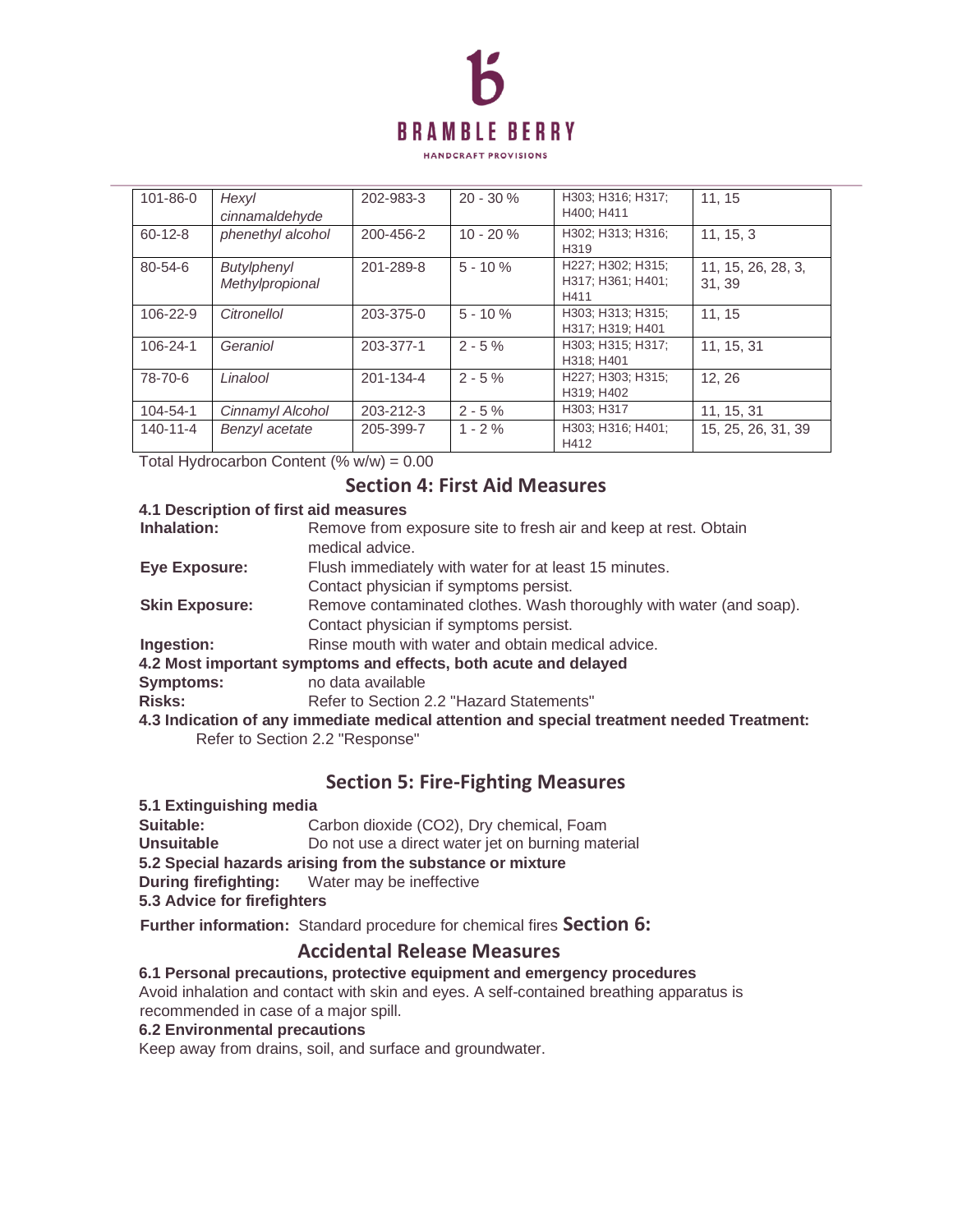

#### **6.3 Methods and materials for containment and cleaning up**

Clean up spillage promptly. Remove ignition sources. Provide adequate ventilation. Avoid excessive inhalation of vapors. Gross spillages should be contained by use of sand or inert powder and disposed of according to the local regulations.

#### **6.4 Reference to other sections**

Not Applicable

### **Section 7: Handling and Storage**

### **7.1 Precautions for safe handling**

Apply according to good manufacturing and industrial hygiene practices with proper ventilation. Do not drink, eat or smoke while handling. Respect good personal hygiene.

#### **7.2 Conditions for safe storage, including any incompatibilities**

Store in a cool, dry and ventilated area away from heat sources and protected from light in tightly closed original container. Avoid plastic and uncoated metal container. Keep air contact to a minimum.

### **7.3 Specific end uses**

No information available

## **Section 8: Exposure Controls/Personal Protection**

**8.1 Control parameters Exposure Limits:** 

#### **Component Component ACHIH TWA ppm**

**140-11-4** *Benzyl acetate 10* 

**Engineering Controls:** Use local exhaust as needed. **8.2 Exposure controls - Personal protective equipment Eye protection:** Tightly sealed goggles, face shield, or safety glasses with brow guards and side shields, etc. as may be appropriate for the exposure **Respiratory protection:** Avoid excessive inhalation of concentrated vapors. Apply local ventilation where appropriate. **Skin protection:** Avoid Skin contact. Use chemically resistant gloves as needed.

## **Section 9: Physical and Chemical Properties**

| 9.1 Information on basic physical and chemical properties |                             |  |  |  |
|-----------------------------------------------------------|-----------------------------|--|--|--|
| Appearance:                                               | <b>Conforms to Standard</b> |  |  |  |
| Odor:                                                     | <b>Conforms to Standard</b> |  |  |  |
| Color:                                                    | Yellow Tint (G0/G1)         |  |  |  |
| <b>Viscosity:</b>                                         | Liquid                      |  |  |  |
| <b>Freezing Point:</b>                                    | Not determined              |  |  |  |
| <b>Boiling Point:</b>                                     | Not determined              |  |  |  |
| <b>Melting Point:</b>                                     | Not determined              |  |  |  |
| <b>Flashpoint:</b>                                        | >200 F (93.33 C)            |  |  |  |
| <b>Auto flammability:</b>                                 | Not determined              |  |  |  |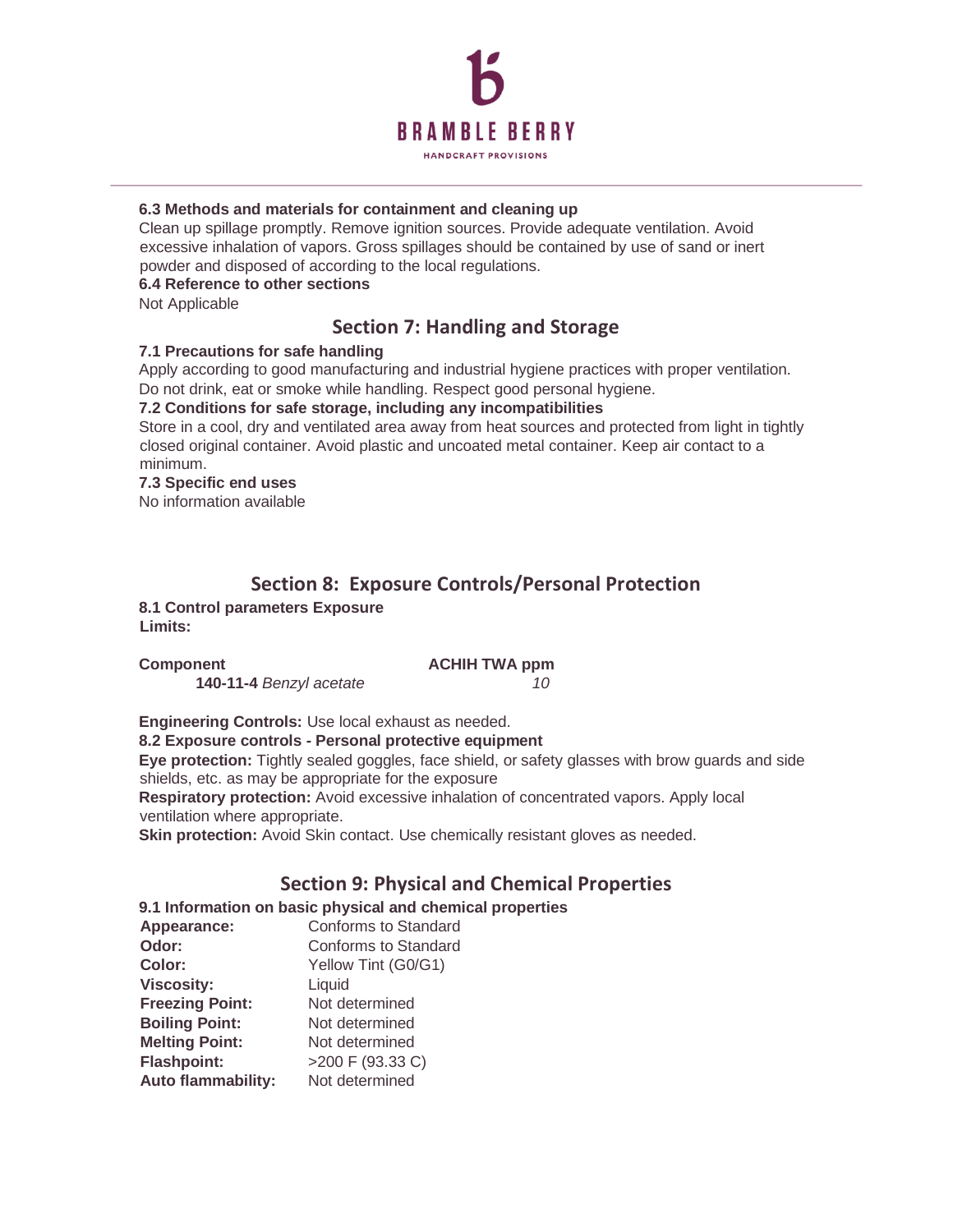

**Explosive Properties:** None Expected **Oxidizing properties:** None Expected **Vapor Pressure (mmHg@20 C):** 0.0076 **%VOC:** 1.5 **Specific Gravity @ 25 C:** 1.0040 **Density @ 25 C:** 1.0010 **Refractive Index @ 20 C:** 1.5300 **Soluble in:** Oil

### **Section 10: Stability and Reactivity**

| <b>10.1 Reactivity</b>                         | None 10.2 Chemical stability                          |
|------------------------------------------------|-------------------------------------------------------|
| Stable 10.3 Possibility of hazardous reactions | None known 10.4 Conditions to avoid                   |
| None known                                     |                                                       |
| 10.5 Incompatible materials                    | Strong oxidizing agents, strong acids, and<br>alkalis |
| 10.6 Hazardous decomposition products          | None known                                            |

## **Section 11: Toxicological Information**

#### **11.1 Toxicological Effects**

Acute Toxicity Estimates (ATEs) based on the individual Ingredient Toxicity Data utilizing the "Additives Formula"

| Acute toxicity - Oral - (Rat) mg/kg                                                               | (LD50: 2,049.18) May be harmful if swallowed                                                        |
|---------------------------------------------------------------------------------------------------|-----------------------------------------------------------------------------------------------------|
| Acute toxicity - Dermal - (Rabbit) mg/kg                                                          | (LD50: 2,178.65) May be harmful in contact with<br>skin                                             |
| Acute toxicity - Inhalation - (Rat) mg/L/4hr                                                      | (LC50: 46.11) May be harmful if inhaled                                                             |
| <b>Skin corrosion / irritation</b>                                                                | Causes skin irritation                                                                              |
| Serious eye damage / irritation                                                                   | Causes serious eye damage                                                                           |
| <b>Respiratory sensitization</b>                                                                  | Not classified - the classification criteria are not<br>met                                         |
| <b>Skin sensitization</b>                                                                         | May cause an allergic skin reaction                                                                 |
| <b>Germ cell mutagenicity</b>                                                                     | Not classified - the classification criteria are not<br>met                                         |
| Carcinogenicity                                                                                   | Not classified - the classification criteria are not<br>met                                         |
| <b>Reproductive toxicity</b>                                                                      | Suspected of damaging fertility or the unborn<br>child                                              |
| Specific target organ toxicity - single exposure Not classified - the classification criteria are | not met                                                                                             |
| not met                                                                                           | Specific target organ toxicity - repeated exposure Not classified - the classification criteria are |
| <b>Aspiration hazard</b>                                                                          | Not classified - the classification criteria are not<br>met                                         |

## **Section 12: Ecological Information**

| <b>12.1 Toxicity</b>                                                                |                   |  |  |  |
|-------------------------------------------------------------------------------------|-------------------|--|--|--|
| Acute acquatic toxicity Very Toxic to aquatic life                                  |                   |  |  |  |
| <b>Chronic acquatic toxicity</b><br>Toxic to aquatic life with long lasting effects |                   |  |  |  |
| <b>Toxicity Data on soil</b>                                                        | no data available |  |  |  |
| <b>Toxicity on other organisms</b>                                                  | no data available |  |  |  |
| 12.2 Persistence and degradability                                                  | no data available |  |  |  |
| 12.3 Bioaccumulative potential                                                      | no data available |  |  |  |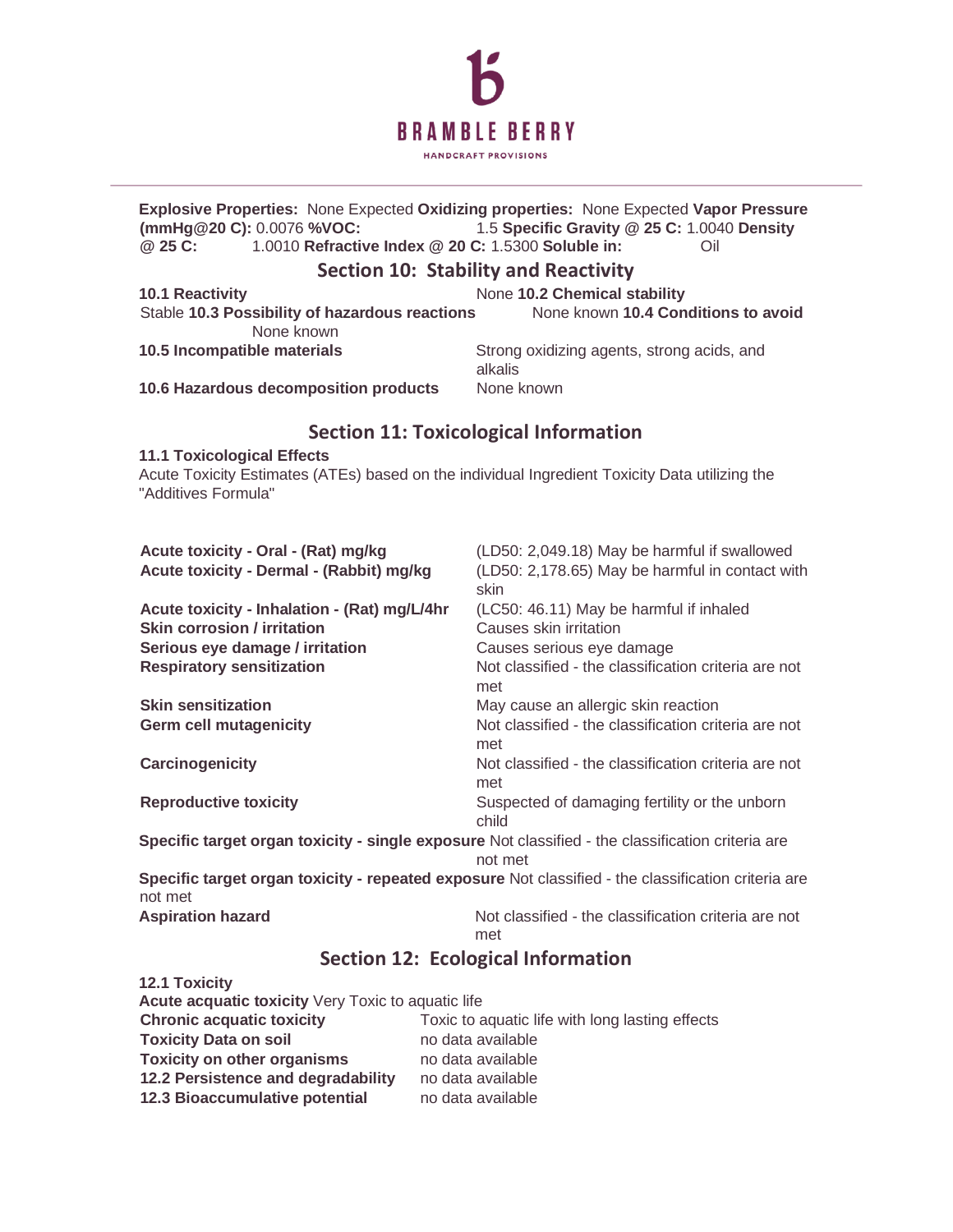

**12.4 Mobility in soil no data available 12.5 Other adverse effects** no data available

### **Section 13: Disposal Conditions**

#### **13.1 Waste treatment methods**

Do not allow product to reach sewage systems. Dispose of in accordance with all local and national regulations. Send to a licensed waste management company. The product should not be allowed to enter drains, water courses or the soil. Do not contaminate ponds, waterways or ditches with chemical or used container.

| Regulator                                      | <b>Classification</b>                                     | Class                               | <b>Pack Group</b> | <b>Sub Risk</b> | UN-nr.        |
|------------------------------------------------|-----------------------------------------------------------|-------------------------------------|-------------------|-----------------|---------------|
| U.S. DOT<br>(Non-Bulk)                         | <b>Chemicals NOI</b>                                      | Not Regulated - Not Dangerous Goods |                   |                 |               |
| <b>ADR/RID</b><br>(International<br>Road/Rail) | Environmentally<br>Hazardous Substance,<br>Liquid, n.o.s. | 9                                   | $\mathbf{III}$    |                 | <b>UN3082</b> |
| <b>IATA (Air</b><br>Cargo)                     | Environmentally<br>Hazardous Substance,<br>Liquid, n.o.s. | 9                                   | Ш                 |                 | <b>UN3082</b> |
| <b>IMDG (Sea)</b>                              | Environmentally<br>Hazardous Substance,<br>Liquid, n.o.s. | 9                                   | Ш                 |                 | <b>UN3082</b> |

## **Section 14: Transport Information**

## **Section 15: Regulatory Information**

### **U.S. Federal Regulations:**

**TSCA (Toxic Substance Control Act):** All components of the substance/mixture are listed or exempt

**40 CFR(EPCRA, SARA, CERCLA and CAA)** This product contains NO components of concern.

### **U.S. State Regulations:**

**California Proposition 65 Warning** No Warning required **Canadian Regulations:** 

**DSL / NDSL** 100.00% of the components are listed or exempt.

## **Section 16: Other Information**

| <b>GHS H-Statements referred to under section 3 Total Fractional Values</b><br>(TFV) Risk | (TFV) Risk                                  |
|-------------------------------------------------------------------------------------------|---------------------------------------------|
| (2.40) Skin Corrosion/Irritation, Category 2                                              | (21.00) Sensitization, Skin, Category 1B    |
| (1.33) Eye Damage/Eye Irritation, Category 1                                              | (3.00) Reproductive Toxicology, Category 2  |
| (2.24) Aquatic Acute Toxicity, Category 1                                                 | (2.60) Aquatic Chronic Toxicity, Category 2 |

The information in this publication is believed to be accurate and is given in good faith, but no representation of warranty as to its completeness or accuracy is made. Suggestions for uses or applications are only